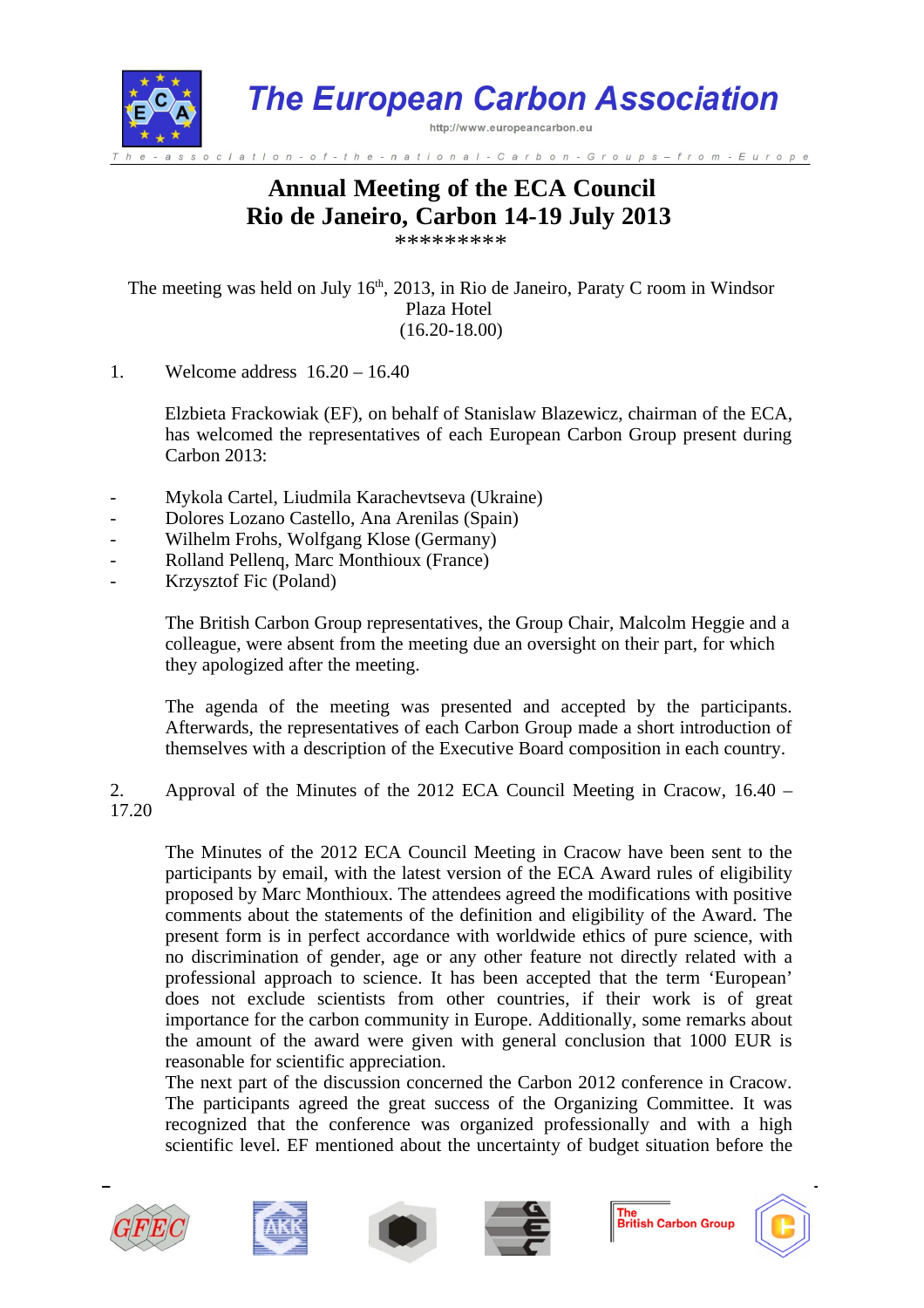

# **The European Carbon Association**

http://www.europeancarbon.eu

- national - Carbon - Groups – from - Europe

conference; fortunately, the budget was closed with a small surplus owing to onsite payment of registration fee by a number of attendants. Obviously, the generous support from SGL played also an important role.

For comparison, a few remarks were made and discussed about the organisation of Carbon 2013 in Rio. Some criticism was focused on the conference venue which could be at the origin of the high conference fee (900 USD) and very expensive accommodation. A remark was made about the conference rooms being too big, whereas only an exceptionally tight space was available for the poster sessions. Apart from that, the ECA criticized the lack of keynote lectures; the program was not discussed with the Advisory Board before the conference and, because of that, many interesting lectures were too short to deal with the subject at an appropriate level. This is the first time such a situation has occurred and ECA stated that it should not be reproduced in the future. Additionally, the fact that a few participants, mainly from China, did not arrive caused some empty slots.

3. Discussion about the World Carbon Council organization, 17.20-17.30

Marc Monthioux confirmed that the role, need and significance of the World Carbon Council (WCC) should be clearly stated. The meeting of WCC could not be planned the same day and was shifted two days later because of the selection of a new chairman for the American Carbon Society.

4. Organisation of the European edition of the World Carbon conference, 17.30-17.40

Wilhelm Froh confirmed the organization of Carbon 2015 in Dresden, from  $12<sup>th</sup>$  to 16th July, in the Dresden Conference Center. The information about the location, possible transportation and conference venue were given in detail. The flyer of the conference was discussed and recently it was published on the DKG website. It was agreed that – following the tradition – the conference will be announced during the closing ceremony of Carbon 2013.

5. ECA website - a new ECA address, presented by Elzbieta Frackowiak, 17.40-17.45 The latest version of the ECA website was presented, and the availability/recurrence of each hyperlink was checked by the participants. The participants agreed the usefulness and fluency of the website. More links to carbonrelated events were suggested. EF proposed an English version of each national ECA website.

6. Information on the activity (since July 2012) and projects by the various national Carbon Groups within ECA, 17.45-17.50

Some changes in the national ECA groups were reported.

EF asked if the constant presence of R. Pellenq in USA will not affect the GFEC activities. He confirmed his tight involvement in all GFEC actions. The participants shortly reported about the activity of each carbon group, and it was decided that more information on all the events will be sent by mail to the ECA chairman. The website data should be actual and accurate.









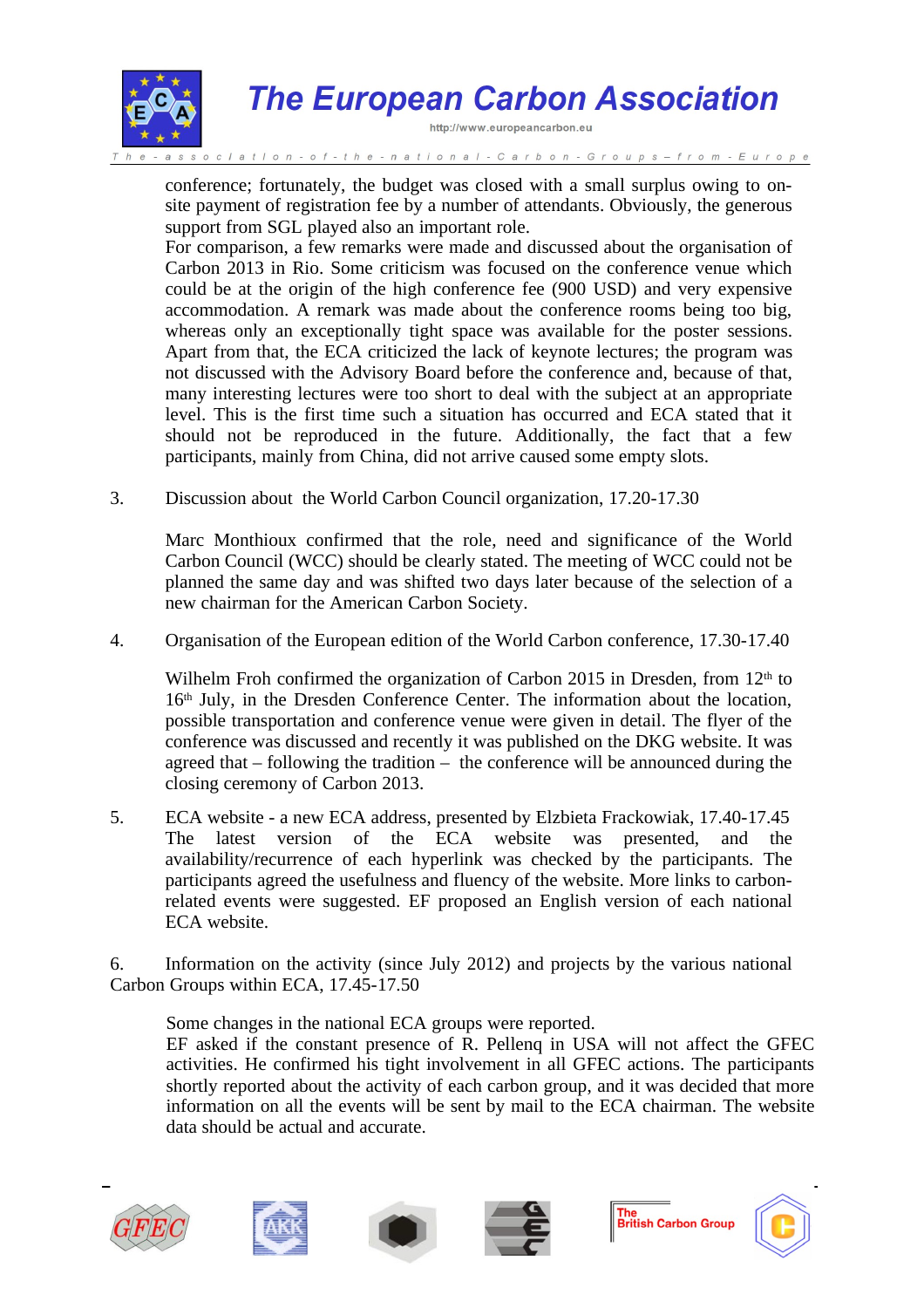

#### **The French Carbon Group (GFEC) events organized/supported:**

- GrapHEL (27-30 September 2012), An European Conference/Workshop on the Synthesis, Characterization and Applications of Graphene, Mykonos, Greece
- Annual Scientific Meeting of GFEC (1-4 October 2012) Houffalize (Belgium) Annual Scientific Meeting of GFEC (13-16 May 2013) Grenoble-Voreppe (France), http://conference.digital-consult.com/GFEC2013
- France-Brazil Joint Colloquium on Carbon Materials (12-13 July 2013), Rio de Janeiro (Brésil) vinhola@lcts.u-bordeaux1.fr
- EUROMAT2013 (8-13 September 2013) Séville (Espagne) supported by GFEC, Symposium A3-I : Carbon-containing Composites and Materials, Symposium A3-II : Carbon Nanotubes and Graphene, http://euromat2013.fems.eu/welcome.html
- HeteroNanoCarb (22-27 September 2013) Castelldefels/Barcelone supported by GFEC, Advances and applications in carbon related nanomaterials: From pure to doping including heteroatom layers, arenal@unizar.es

#### **The German Carbon Group - AKK events organized / planned in 2013:**

- Spring Meeting (20 March 2013) "Carbon Materials Ceramics" Bauhaus University, Weimar
- Fall Meeting 2013 (16 October 2013), 2<sup>nd</sup> German-Polish Symposium "Carbon Materials for Metal Production, Tradition and Progress", Technical Universität Bergakademie Freiberg i. Sa.
- European Course on Carbon Materials (22-23 November 2013) organized by AKK and DECHEMA, University of Augsburg

#### **The British Carbon Group (BCG) - events organized / planned: www.britishcarbon.org**

- NanoteC12 held at University of Sussex (29 August 1 September 2012) www.britishcarbon.org/nanotec
- 9th European Conference on Coal Research and its Applications (10-12) September 2012)
- BCG Xmas meeting, Staff House, University of Manchester (20 December 2012), including the  $5<sup>th</sup>$  Ubbelohde Memorial Lecture by Prof. John Patrick "*Coal - Just Another Carbon Material"*











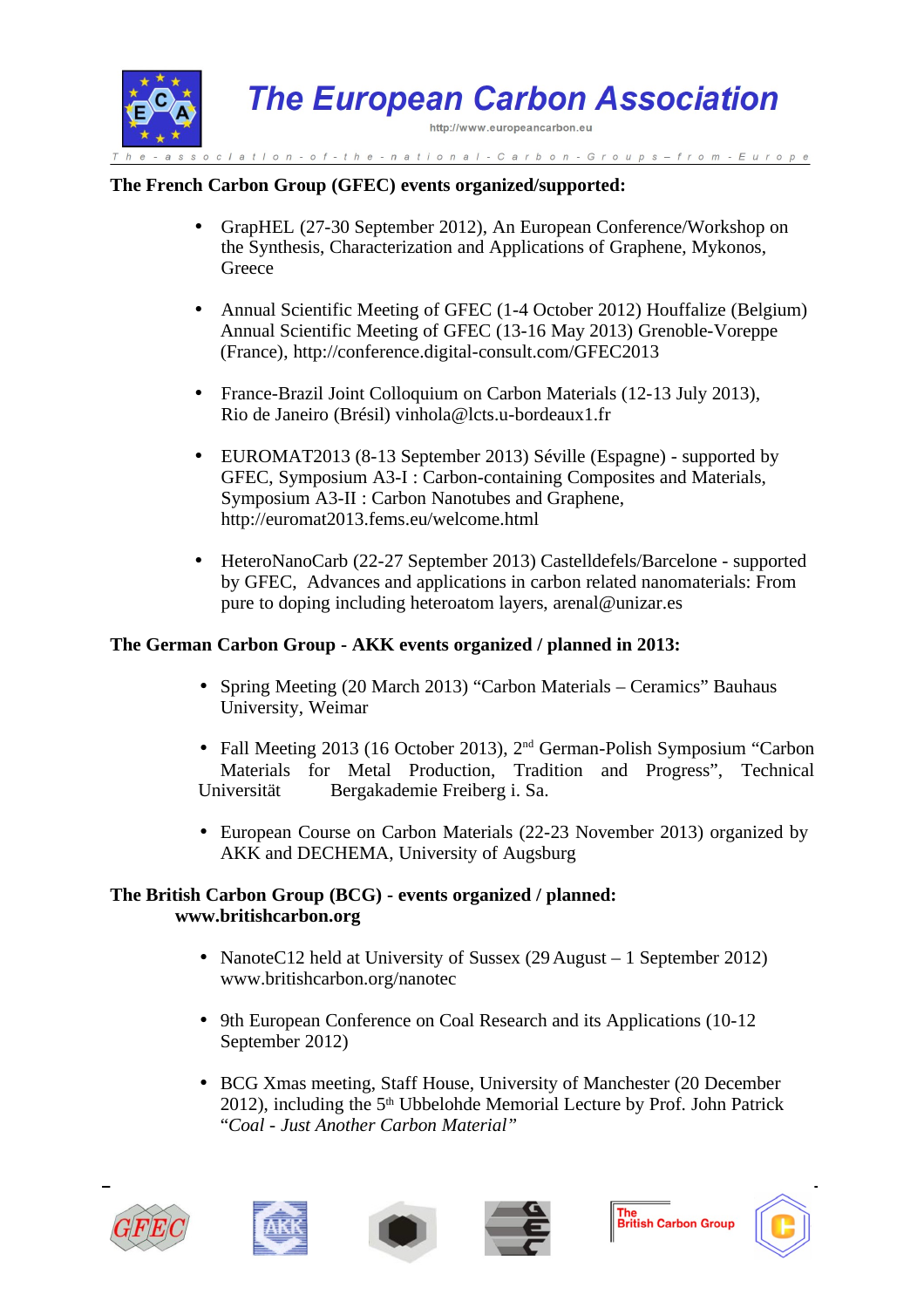

- NanoteC13 held at University of Surrey (28 30 August 2013) www.britishcarbon.org/nanotec
- AGM 2013 and Half-Day event on 'Sustainable Carbon Management' Imperial College,  $6<sup>th</sup>$  November, to include the  $6<sup>th</sup>$  Ubbelohde lecture by Prof F. Rodriguez Reinoso (http://www.britishcarbon.org/Sustainable carbon management 2013.pdf)
- Half Day meeting on Graphene at Manchester University 18<sup>th</sup> December 2013.

# **The Spanish Carbon Group (GEC):**

• *"Boletín del Grupo Español del Carbón"* (ISSN: 2172-6094) http://www.gecarbon.org/boletin.asp

> The Spanish Carbon Group publishes four issues per year of the Spanish Carbon Journal. It publishes works on science and technology of carbon materials and coal. In particular, all aspects related to energy and environmental applications. We have strengthened the "Boletín", we got the ISSN; it contains remarkable reviews, original research papers, review of GEC activities and abstracts of the PhD thesis defended on these topics. Submission of manuscripts is open to all researchers interested in these topics and it is free. They can be submitted in Spanish or English.

#### *Events organized in 2012 and 2013:*

- Course: Development and Applications of advanced carbon materials (November 5-9, 2012) Baeza (Jaén). Audience: Master and PhD students
- Course: Advanced Technologies for the Generation of Clean Energy (June 12-14, 2013) Zaragoza. Audience: Master and PhD students
- XII Spanish Carbon Group Meeting (October 20-23, 2013, Madrid); Every two years the *Spanish Carbon Group* organizes a three day conference, where most of the carbon research groups participate and present their results in several oral and poster sessions. Moreover, in this conference an Award is given to the best PhD Thesis done by young researchers members of the *Spanish Carbon Group*. Moreover, at this occasion the election of Vice Chair, Secretary and other three members of the Executive Board will take place.

# **The Polish Carbon Group (PCS):**

*Events organised in 2012:*











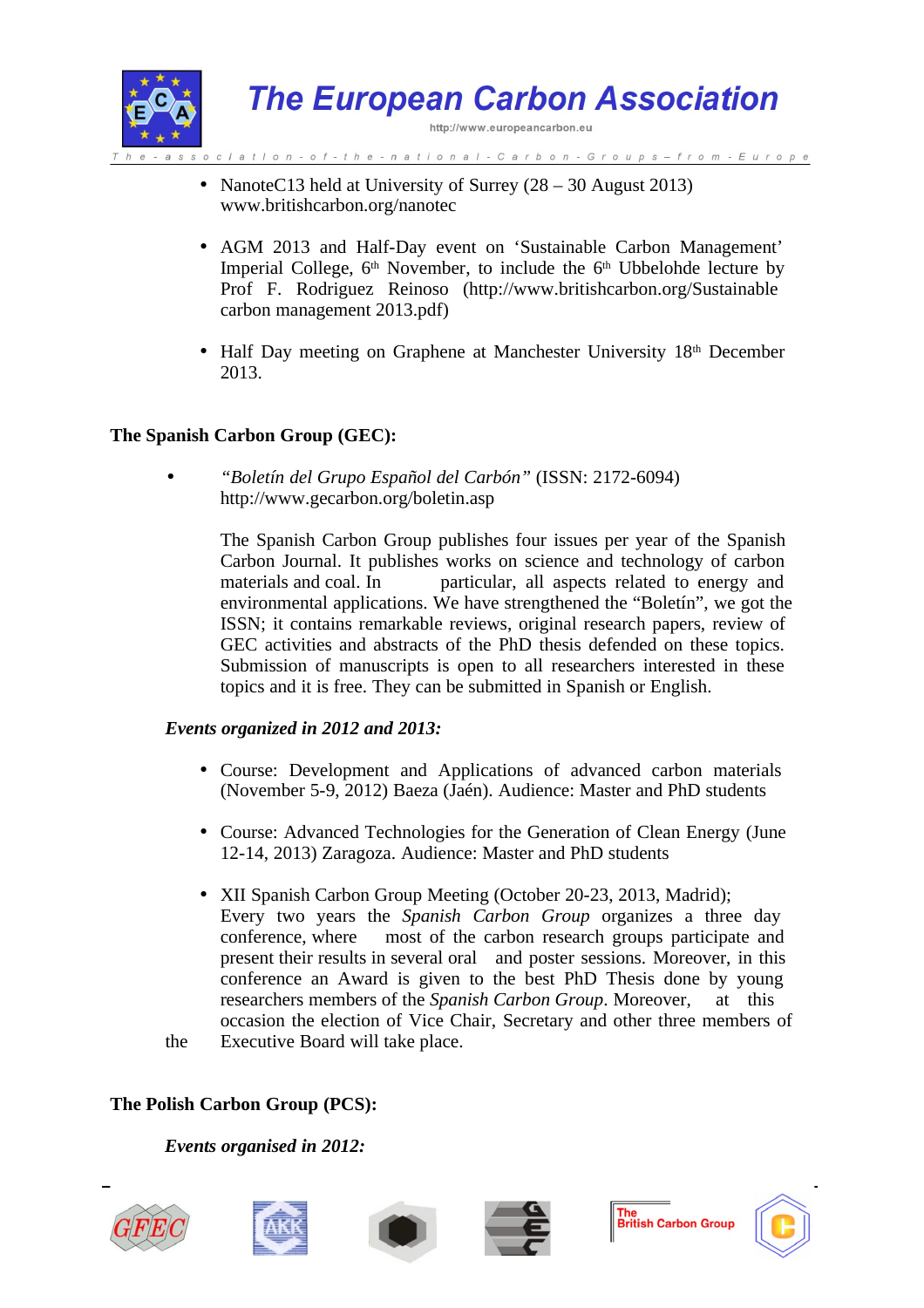

• Carbon Materials and Polymer Composite; development in preparation, investigations and applications (13-16 November) VII International Scientific and Technical Conference, Ustron, Poland

# *Events organised and planned in 2013:*

• The PCS Annual meeting (19-20 September, Racibórz); The 25 year anniversary of the PCS will be celebrated during this meeting and the election of the new executive Board (Chair and vice Chairs) will take place at this occasion.

- Fall Meeting 2013 (16 October), 2<sup>nd</sup> German-Polish Symposium "Carbon Materials for Metal Production, Tradition and Progress", Technical Universität Bergakademie Freiberg i. Sa.
- 8th Scientific and Technical Conference, Carbon Materials and Polymer Composites Ustroń, (12-15 November 2013)

# **The Ukrainian Carbon Group (AKY):**

#### *Events organized in 2012:*

• XIII Ukrainian-Polish symposium (11-14 September 2012), Theoretical and Experimental Studies of Interfacial Phenomena and their Technological Applications, Kiev - Puscha-Ozerna, Ukraine

# *Events organized in 2013:*

- Chemistry, Physics and Technology of Surface (15-17 May 2013), Kiev, Ukraine
- 2nd Ukrainian-French School-Seminar "Carbon Nanomaterials: Structure and Properties" (September,16-20, 2013) Beregove, Crimea, Ukraine

# 7. Others items, 17.50 – 18.00

The organisation of Carbon 2017 in Australia was discussed. It was stated that this location might slightly discourage European scientists to participate in the conference, especially because of very expensive/exhausting trip and high price of accommodation in Australia. Anyway, the idea was not rejected and it was stated that the final decision will be discussed in the next ECA council in Jeju, Korea during Carbon 2014. The name of the Carbon conference in Korea will be slightly changed; a number will be given taking into account all previous International Carbon Conferences.

EF started a short discussion about the nomenclature used for carbon, in order to clarify the state of ECA in this field. It was precisely stated again that graphite,